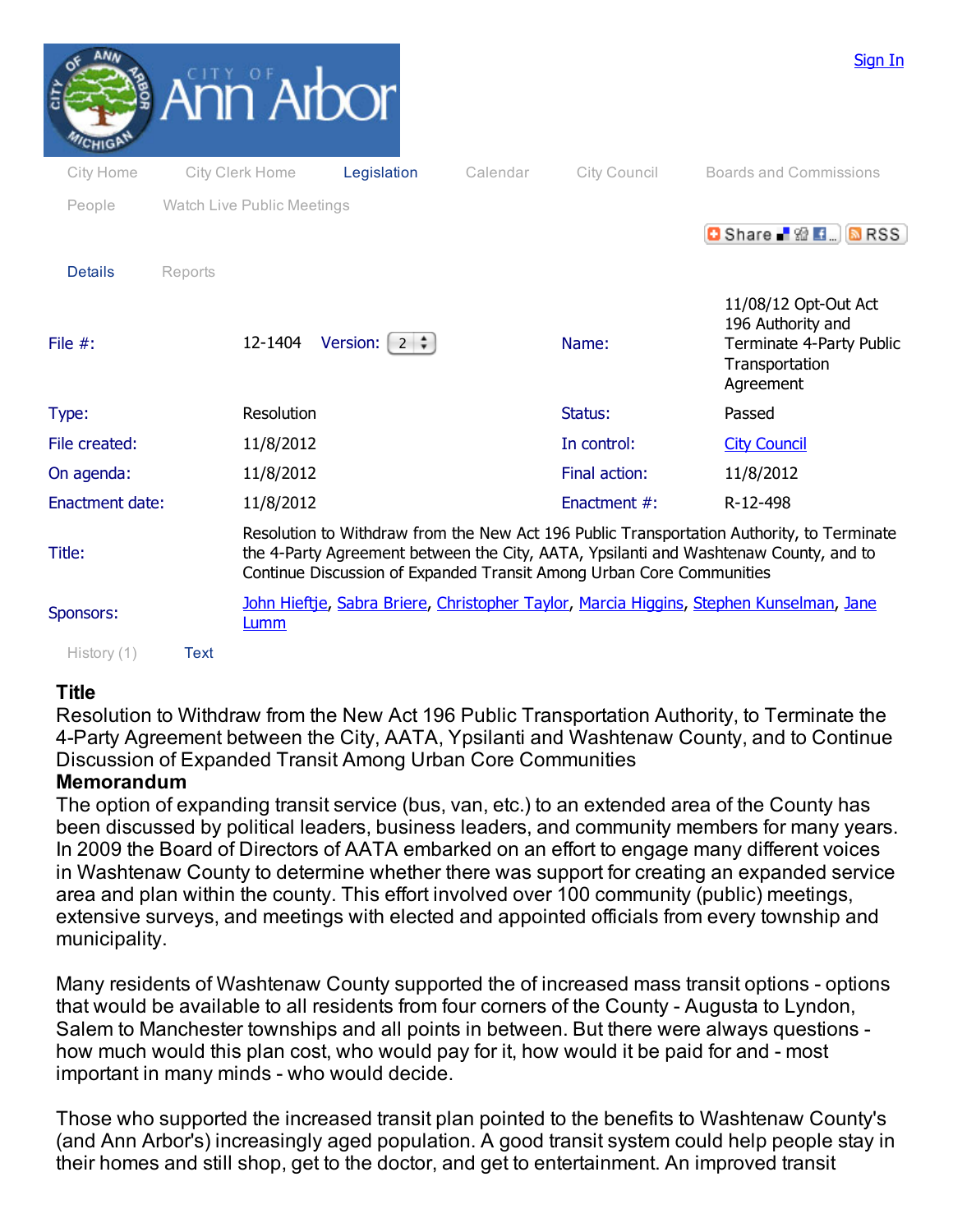system - one that ran more frequently for longer hours - would allow a variety of county residents the option (and not the necessity) of owning and maintaining a car. The number of jobs in Ann Arbor and the county would continue to increase, but the demands on the infrastructure would decrease (the city and the university, for instance, might be able to avoid building more parking structures).

Voices in opposition spoke to the plan's framework as developed and the anticipated allocation of resources as finally proposed. They objected to the financial burden the City's residents would bear without what they believed would be a significant improvement in services. They were concerned about governance - whether the voices of those from Ann Arbor would dominate the decision-making process, and the implications that balance might have on future services inside Ann Arbor and in the rest of the county.

While a funding mechanism for the extended transit plan remained undefined, questions about whether there would be regional support, only some local support or no support at all remained paramount.

After the Articles of Incorporation were filed with the State of Michigan, an opt-out window opened available by law to all communities in the County. While many municipalities in the county had previously voiced support for the of an extended transit system, almost all of those municipalities decided to opt out, in order to ensure the interests of their residents.

As a result, those municipalities still interested in a new transit system with enlarged boundaries that would increase services to Ann Arbor and other Washtenaw County residents had to determine whether the transit plan, as proposed, remained viable.

The Ann Arbor City Council also faces this issue. While many on Council believe that an improved transit system would be a cultural and economic asset for the community, there is also a strong consensus that the transit plan, as currently proposed, is not meeting the needs of the greater population in the County. A more focused plan, with a clear financial path to success that provides services to Ann Arbor, Pittsfield, Ypsilanti and Ypsilanti townships, would be more viable.

There are no budget implications for this opt-out resolution. AATA currently receives funding from the City's public transportation millage, and that millage would continue. **Staff**

Sponsors: Mayor Hieftje, Councilmembers Briere, Taylor, Higgins, Kunselman and Lumm **Body**

Whereas, AATA staff and the Board of Directors have conducted extensive preliminary meetings and discussions to determine whether there was support for an expanded transit system in Washtenaw County; and

Whereas, The Cities of Ann Arbor and Ypsilanti, along with AATA and Washtenaw County, agreed to enter into a new Act 196-based transportation authority; and

Whereas; The funding mechanism and other details of the proposed transportation plan remained uncertain at the time the Articles of Incorporation were filed, with a variety of local and state initiatives possible; and

Whereas, While there is conceptual support from township and municipality leaders for an expanded transit system, many elected leaders concluded that the prudent act was to opt out of